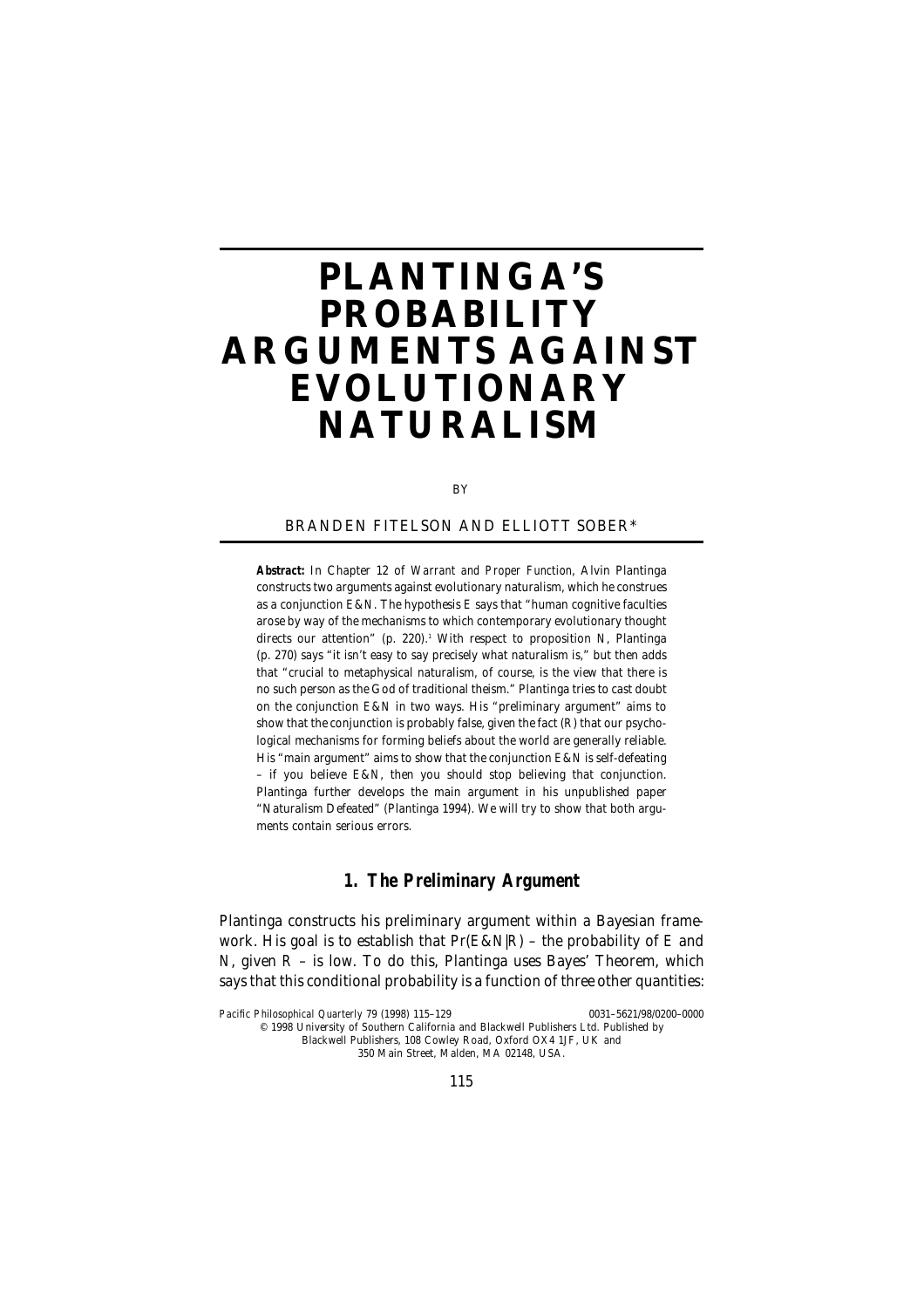$$
Pr(E \& N | R) = \frac{Pr(R | E \& N) \cdot Pr(E \& N)}{Pr(R)}.
$$

Plantinga says you should assign to  $Pr(R)$  a value very close to 1 on the grounds that you believe *R* (p. 228). He argues that  $Pr(R|E\&N)$  is low. Although Plantinga doesn't provide an estimate of the prior probability Pr(*E*&*N*), he says that it is "comparable" to the prior probability of traditional theism (*TT*) (p. 229), meaning, we take it, that their values aren't far apart.

This last claim should raise eyebrows, not just among evolutionary naturalists who reject the idea that their theory and traditional theism are on an equal footing before proposition  $R$  is taken into account, but also among critics of Bayesianism, who doubt that there is an objective basis for such probability assignments. Plantinga says (p. 220, n. 7) that his probabilities can be interpreted either "epistemically" or "objectively," but that he prefers the objective interpretation. However, Bayesians have never been able to make sense of the idea that prior probabilities have an objective basis. The siren song of the Principle of Indifference has tempted many to think that hypotheses can be assigned probabilities without the need of empirical evidence, but no consistent version of this principle has ever been articulated. The alternative to which Bayesians typically retreat is to construe probabilities as indicating an agent's subjective degree of belief. The problem with this approach is that it deprives prior probabilities (and the posterior probabilities that depend on them) of probative force. If one agent assigns similar prior probabilities to evolutionary naturalism and to traditional theism, this is entirely consistent with another agent's assigning very unequal probabilities to them, if probabilities merely reflect intensities of belief.

Although Plantinga's Bayesian framework commits him to making sense of the idea that the conjunction *E*&*N* has a prior probability, his argument does not depend on assigning any particular value to this quantity. As Plantinga notes (p. 228), if  $Pr(R) \oplus 1$  and  $Pr(R|E\&N)$  is low, then Pr(*E*&*N*|*R*) also is low, no matter what value Pr(*E*&*N*) happens to have.

## 1.1 PROPOSITION *R*

For the sake of clarity, it is worth spelling out proposition *R* more precisely. What does it mean for our psychological mechanisms for forming beliefs to be "generally" reliable? In his unpublished manuscript, Plantinga says that *R* means that "the great bulk" of our beliefs are true (Plantinga 1994, p. 2). Aside from questions about how beliefs are to be counted, we don't want to challenge the truth of this summary statement. However, it drastically underspecifies the data that need to be explained. For the fact of the matter is that our cognitive mechanisms are reliable

<sup>© 1998</sup> University of Southern California and Blackwell Publishers Ltd.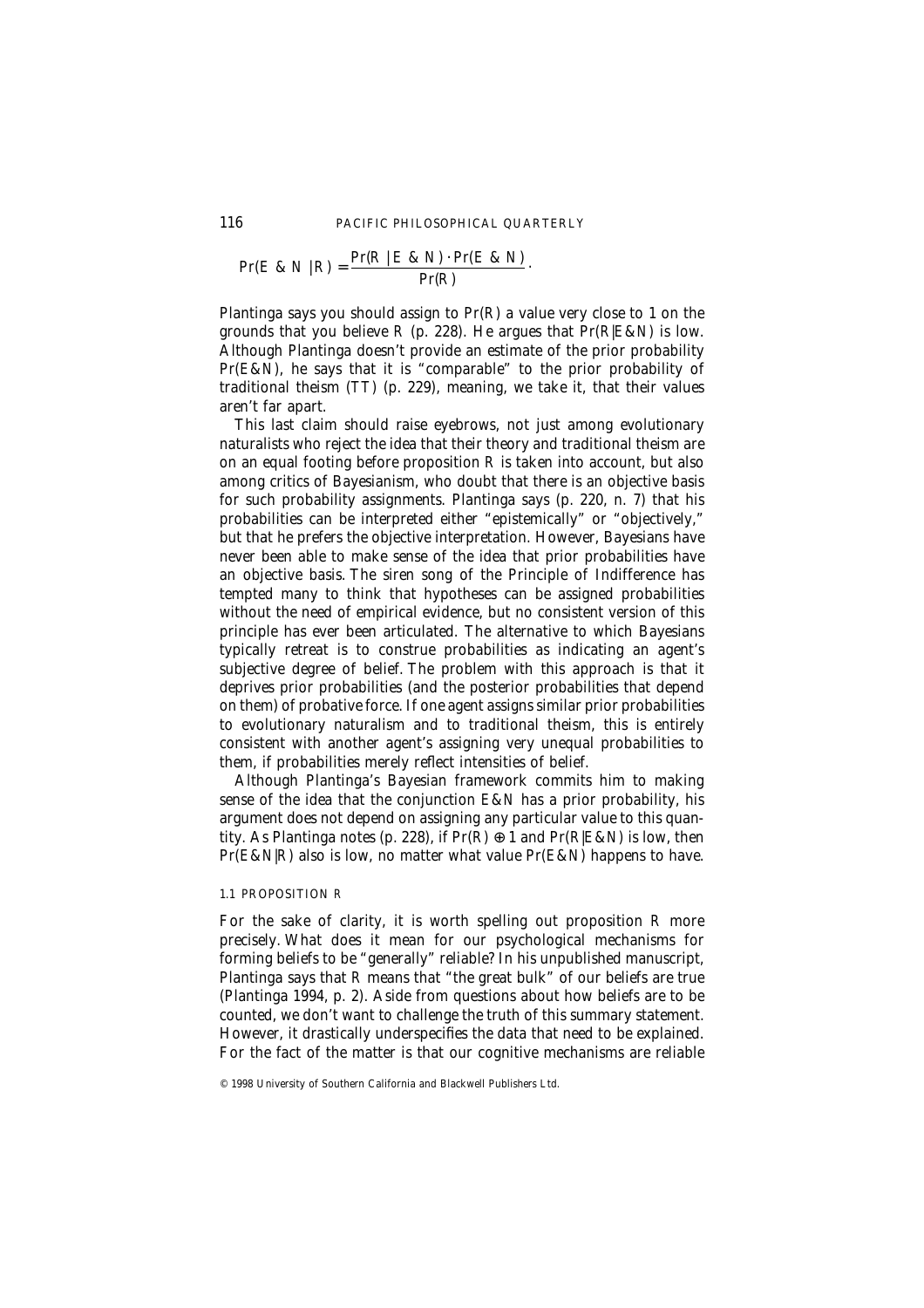on some subjects, unreliable on others, and of unknown reliability on still others. We should divide our beliefs into categories and associate a characteristic degree of reliability with each of them.<sup>2</sup> Perhaps certain simple perceptual beliefs are very reliable, while beliefs about other subjects are less so. Rather than trying to obtain a summary statement about all these mechanisms and the beliefs they generate, it would be better to consider a conjunction  $R_1 \& R_2 \& \ldots \& R_n$ , which specifies the degree of reliability that human belief formation devices have with respect to different subjectmatters, or in different problem situations. Plantinga (pp. 216–17, 227, 231–32, and in a personal communication) does not object to this partitioning and uses it himself to discuss the probability that *E*&*N* confers on *R*.

If *R* is true, why should one bother to spell it out in more detail? This wouldn't matter if Plantinga's argument were deductive. A sound argument stays sound when the premisses are supplemented with more (true) details. However, probability arguments don't have this property. Even if  $Pr(R|E\&N)$  is less than  $Pr(R|TT)$ , it remains to be seen whether  $Pr(R_1\&S)$ ...  $\&R_n|E\&N$  is less than  $Pr(R_1\&\ldots&R_n|TT)$ .

Before we get to that comparative question, let's consider whether the conditional probability  $Pr(R_1 \& R_2 \& \ldots & R_n | E \& N)$  is high or low. Suppose that evolutionary naturalism does a good job of predicting each of the conjunct *Ri* 's, conferring on each a probability, say, of 0.99. It still could turn out that *E*&*N* confers a low probability on the conjunction. If

$$
Pr(R_1 \& R_2 \& \ldots \& R_n \mid E\&N) = Pr(R_1 \mid E\&N) \cdot Pr(R_2 \mid E\&N)
$$
  
...
$$
Pr(R_n \mid E\&N)
$$

 $(i.e., if the  $R_i$ 's are probability independently independent of each other, conditional$ on *E*&*N*), then the left-hand term may have a low value, even though each product term on the right has a high value. Multiply 0.99 times itself sufficiently often and you get a number close to zero. This can happen to any good theory; it may confer a low probability on a massive conjunction of observations even though it confers a very high probability on each conjunct.

Once we decompose proposition  $R$  into a conjunction of claims, it is far from obvious that evolutionary theory does a worse job of predicting this conjunction than traditional theism does. Plantinga says the traditional theist "believes that God is the premier knower and has created us human beings in his image, an important part of which involves his endowing them with a reflection of his powers as a knower (p. 237)." However, an influential point of view in cognitive science asserts that human reasoning is subject to a variety of biases. It isn't just that people occasionally make mistakes, but that the human reasoning faculty seems to follow heuristics that lead to systematic error (Kahnemann, Tversky

<sup>© 1998</sup> University of Southern California and Blackwell Publishers Ltd.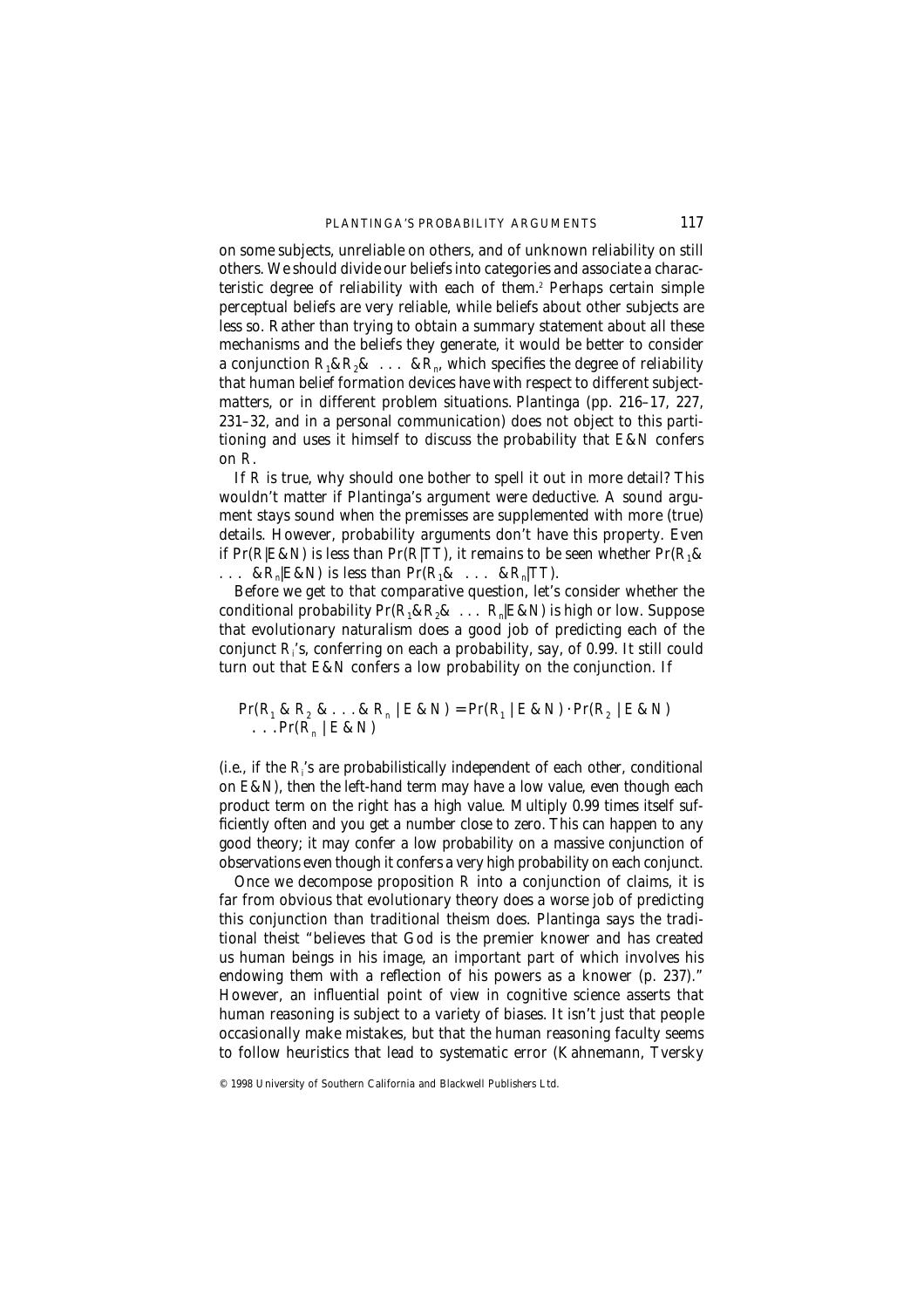and Solvic 1982). It would be no surprise, from an evolutionary point of view, if human beings had highly reliable devices for forming beliefs about practical issues that affect survival and reproduction, but are rather less gifted when it comes to matters of philosophy, theology, and theoretical science. Does traditional theology also predict this result? No doubt, a theology can be specified that makes any prediction one wants. However, it is not at all clear that Plantinga's traditional theology does a good job predicting the varying levels of reliability that the human mind exhibits. Plantinga must address the same problem that Paley's design argument faces: Why would an omniscient, omnipotent, and benevolent deity produce organisms who seem to be so manifestly imperfect in the adaptations they exhibit (Sober 1993)?

## 1.2 SETTING  $PR(R) \oplus 1$

We mentioned earlier that Plantinga sets  $Pr(R) \oplus 1$  because he believes proposition *R*. Within the context of Bayesian confirmation theory, assigning the evidence a probability close to unity has a peculiar consequence, as we now will show.

Bayesians define confirmation in terms of probability raising; an observation  $O$  confirms a hypothesis  $H$  if and only if the posterior probability  $Pr(H|O)$  is greater than the prior probability  $Pr(H)$ . If we rewrite Bayes' theorem as follows

$$
\frac{\Pr(H \mid O)}{\Pr(H)} = \frac{\Pr(O \mid H)}{\Pr(O)},
$$

it is clear that *O* cannot confirm *H*, if  $Pr(O) = 1$ . With this assignment, the right-hand ratio can't be greater than unity, so the left-hand ratio can't either. Plantinga's stipulation that Pr(*R*) is *close* to unity doesn't quite insure that *R* can't confirm a hypothesis *H*. After all, it is possible that  $Pr(R|H)$ should be even closer to unity than  $Pr(R)$  is. Let us say that a hypothesis *H* is *quasi-deterministic* with respect to *R* if  $Pr(R|H) > Pr(R) \oplus 1$ . If evolutionary naturalism isn't quasi-deterministic in this sense, then *R* can't confirm it, given Plantinga's assignment. Proposition *R* may leave the probability of *E*&*N* unchanged, or it can lower its probability; there is nowhere to go but down. Unless traditional theism is quasi-deterministic with respect to *R*, it too cannot be confirmed by proposition *R*, if  $Pr(R) \oplus 1$ .

Bayesians like to point out that it is a consequence of Bayes's theorem that an observation is incapable of confirming a hypothesis when the observation is completely unsurprising. However, for most predictions of any interest, a Bayesian agent isn't certain in advance that they will come true; when surprising predictions *do* come true, they provide confirmation. The wet sidewalk (*W*) confirms the hypothesis that it has been raining.

<sup>© 1998</sup> University of Southern California and Blackwell Publishers Ltd.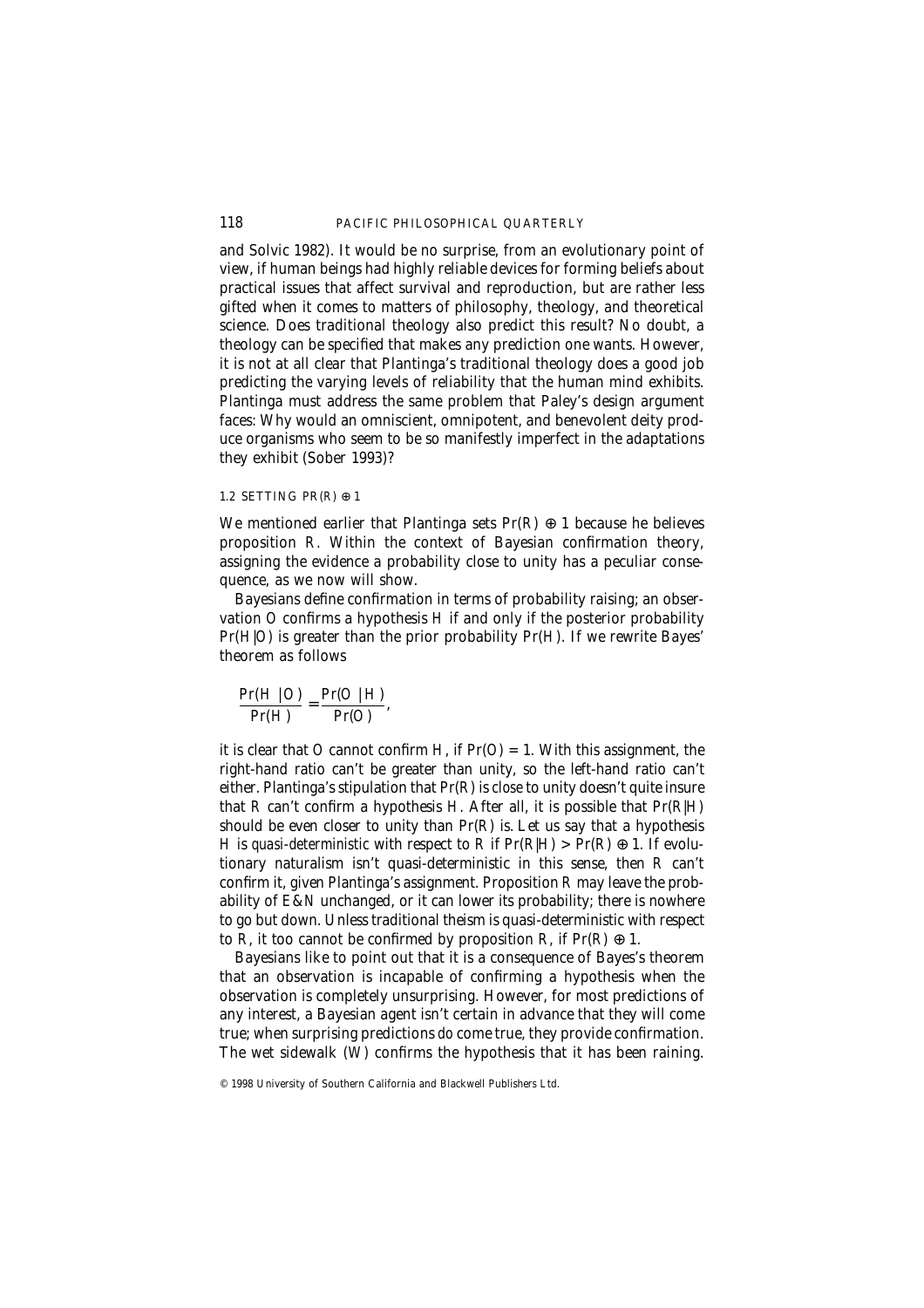The fact that you believe that the sidewalk is wet shouldn't lead you to assign this evidence a probability of unity. A reasonable assignment of value to Pr(*W*) is given by the fact that the sidewalk is rarely wet. The observation is therefore somewhat surprising, and so is capable of confirming the hypothesis. Thus, Plantinga's claim that Pr(*R*) is close to unity is very odd; it is crucial to his argument that Pr(*E*&*N*|*R*) is low. Plantinga needs a better reason for this assignment than the fact that he believes *R*.

Plantinga's preliminary argument might be replaced by a different argument, one that seeks to establish that  $Pr(TT|R) > Pr(E\&N|R)$ . The goal now is to compare two posterior probabilities, not to estimate their absolute values. This inequality is true precisely when

 $Pr(R | TT) \cdot Pr(TT) > Pr(R | E & N) \cdot Pr(E & N).$ 

Notice that the value of  $Pr(R)$  is now irrelevant. The argument might begin with the assertion that it is more probable that our psychological mechanisms for forming beliefs are reliable if *TT* is true than would be the case if *E*&*N* were true. If God exists and intervenes in natural processes to guarantee that human beings end up with reliable cognitive faculties, this makes *R* more of a sure thing than would be the case if chancy natural processes are the only causes of the mental equipment we possess.<sup>3</sup> (Here we ignore the problems adumbrated in section 1.1 concerning how *R* should be spelled out.) If *TT* and *E*&*N* are assigned the same prior probabilities, it then follows that *TT* has the higher posterior probability.

The present argument provides a recipe for replacing any nondeterministic theory in the natural sciences. If quantum mechanics predicts that a certain experimental outcome was merely very probable, why not accept instead the theistic hypothesis that this outcome was the inevitable outcome of God's will? Theism can be formulated in such a way that it renders what we observe as probable as you please. Those who feel the need to appeal to God's intervention in the case of human mentality should explain why they do not do so across the board.

### 1.3 IS PR(*R*|*E&N*) LOW? RETHINKING "DARWIN'S DOUBT"

Plantinga (pp. 223–228) argues that Pr(*R*|*E*&*N*) is low by enumerating several logically conceivable scenarios that describe how beliefs and actions might be related. For each of them, he contends that it is very unlikely that the cognitive mechanisms that evolve should be highly reliable.4 Here are the possibilities that Plantinga considers: (i) beliefs are not causally connected with behavior; (ii) beliefs don't cause behavior, but are effects of behavior or are effects of events that also cause behavior; (iii) beliefs cause behavior, but do so in virtue of their syntax, not by

<sup>© 1998</sup> University of Southern California and Blackwell Publishers Ltd.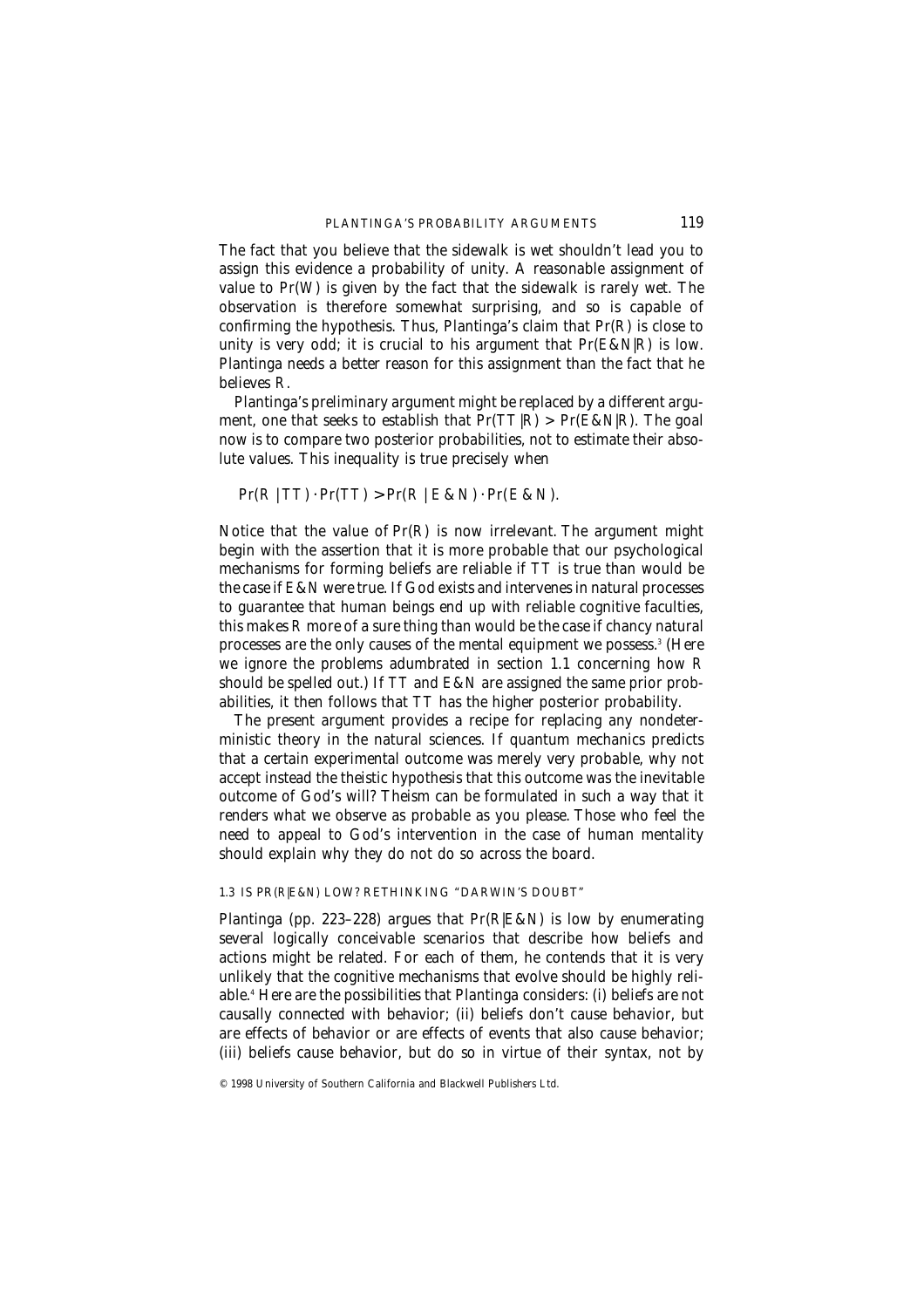virtue of their semantics; (iv) the semantic properties of belief cause behavior, but the behaviors are maladaptive; (v) beliefs cause adaptive behavior. In this last category, the adaptive behaviors may be caused by true beliefs, but they also can be caused by false ones. To illustrate this point, Plantinga describes a prehistorical hominid named Paul who manages to avoid being eaten by tigers even though he desires that they should consume him. Paul gets what's good for him by desiring what is bad; he stays out of trouble because his beliefs are false in just the right way. In each of these scenarios, Plantinga says that it is improbable that our cognitive faculties should have evolved to be highly reliable. So Pr(*R*|*E*&*N*) is low.

In the body of his more recent unpublished manuscript, Plantinga also says that  $Pr(R|E\&N)$  is low under scenario (ii) (epiphenomenalism); however, he draws a different conclusion in note 15 (p. 8). If beliefs and actions have neural events as common causes, then Plantinga concludes that the probability is "inscrutable," meaning that he can't figure out what value it should be assigned. We take this to be Plantinga's present considered view on the matter. Although Plantinga is developing the main argument against evolutionary naturalism in this manuscript and is not talking about the preliminary argument, it is worth noting that this conclusion undercuts the preliminary argument, which depends on assigning a low value to Pr(*R*|*E*&*N*).

Whether or not Plantinga's considered view now *is* that Pr(*R*|*E*&*N*) is inscrutable under scenario (ii), this is what his view *should* be, given the information he considers. Assuming that beliefs don't cause actions is not the same as assuming that they are wholly unrelated. Resistance to malaria doesn't cause anemia, nor does anemia cause malaria resistance; yet, the traits are correlated in a number of human populations because they are phenotypes caused by the same gene. There is no way to tell *a priori* how probable *R* is under scenario (ii).

When Plantinga turns his attention to category  $(v)$  – the case in which beliefs cause adaptive action – he argues that false adaptive beliefs are just as likely to evolve as true adaptive beliefs. The reason is that the behaviors produced by a set of true beliefs also could be produced by a set of false ones. The example of Paul shows one way this could be true. Plantinga describes another in the unpublished manuscript. If "that is a tree" is a true belief, then "that is a witch-tree" is a false belief that would lead to the same behavioral consequences, and so be equally fit. Plantinga's mistake here is that he ignores the fact that the probability of a trait's evolving depends not just on its fitness, but on its *availability*. The reason zebras don't have machine guns with which to repel lion attacks is not that firing machine guns would have been less adaptive than simply running away; the trait didn't evolve because it was not available as a variation on which selection could act ancestrally (see also, Fodor 1997).

<sup>© 1998</sup> University of Southern California and Blackwell Publishers Ltd.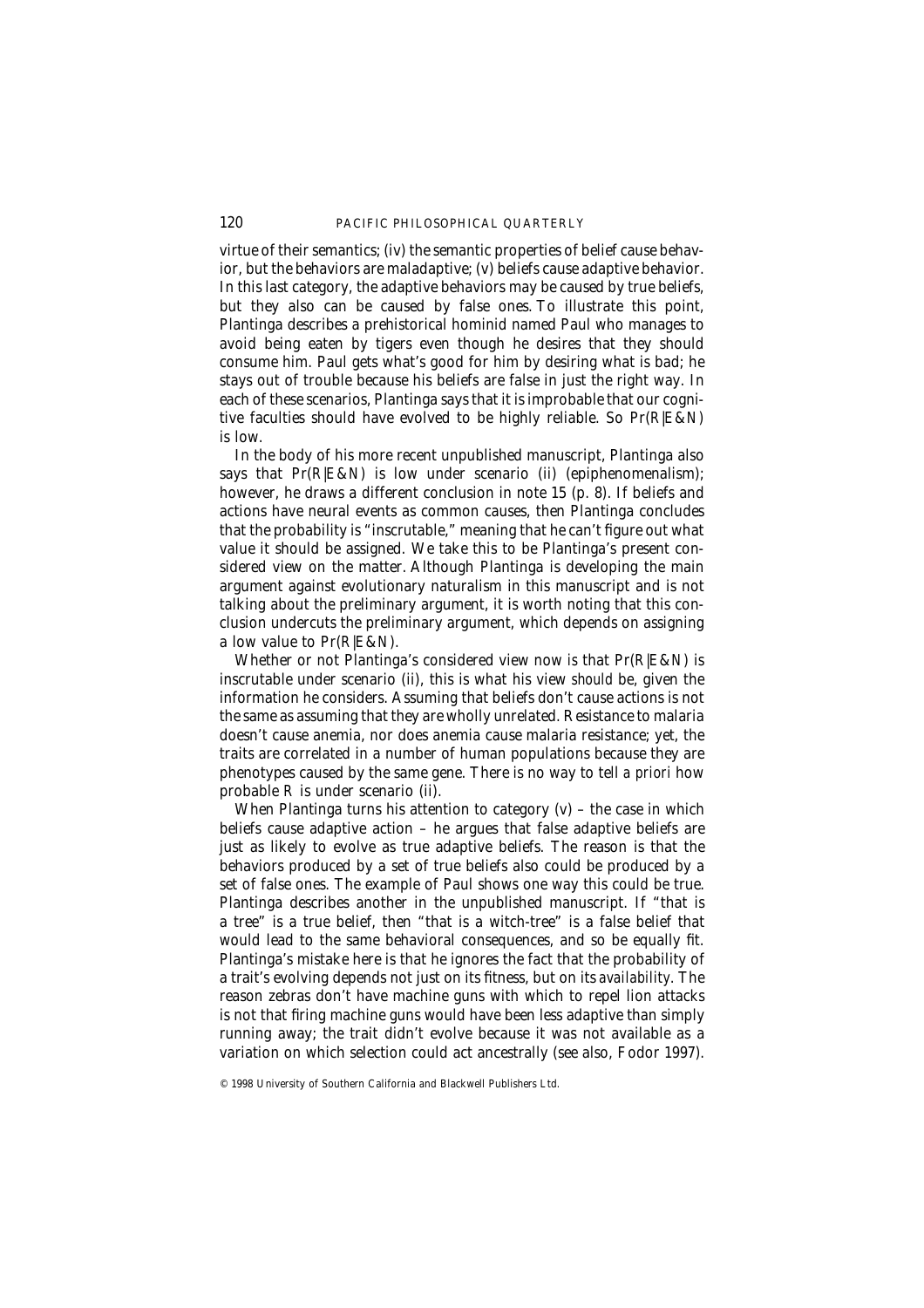This means that Plantinga's argument that Pr(*R*|*E*&*N*) will be low in category (v) situations is inadequate. Plantinga might reply that witchbeliefs and other systems of adaptive false beliefs were available ancestrally. However, we don't see any reason to think that this substantive claim about the past can be successfully defended. By ignoring the question of availability, Plantinga, in effect, assumes that natural selection acts on the set of *conceivable* variants. This it does not do; it acts on the set of *actual* variants.

In general, the way to have two (logically independent) properties be well-correlated is to have one cause the other, or to have each trace back to a common cause. If belief and action failed to be causally connected in either of these two ways, then it *would* be surprising for selection on action to lead cognitive mechanisms to evolve that are highly reliable. However, if belief and action are causally connected, then it takes a more detailed argument than Plantinga provides for concluding that reliable belief formation devices are unlikely to evolve via selection on actions. Proposition *R is* improbable under scenario (i), but that's about all one can say.

## 1.4 THE PRINCIPLE OF TOTAL EVIDENCE

Suppose Plantinga is right in saying that Pr(*E*&*N*|*R*) is low. It does not follow that *E*&*N* is improbable relative to *all* relevant evidence. Evolutionary naturalists can happily accept the idea that the conditional probability just mentioned is low; it does not follow that they should have less confidence than they presently do in the truth of evolutionary theory and naturalism.

If you draw a card at random from a standard deck of cards, the probability is only 1 in 52 that you will draw the seven of diamonds. If you do draw this card, that doesn't mean that you should conclude that the deck isn't standard or that the card wasn't drawn at random. If you have independent evidence that the deck is standard and that the draw was random, you simply accept the fact that some of the things that happen don't have high probabilities. Even if it turns out that there are features of human cognitive makeup that are improbable on the hypothesis that human beings evolved, there is lots of evidence that the human mind is a product of evolution. In this light, the sensible thing to do is to accept evolutionary theory and come to terms with the fact that evolutionary processes sometimes have improbable outcomes.<sup>5</sup>

As for the separate hypothesis of naturalism, by which Plantinga means atheism together with some other claims that he does not spell out, these too must be evaluated in the light of *all* the evidence, not just with respect to proposition *R*.

<sup>© 1998</sup> University of Southern California and Blackwell Publishers Ltd.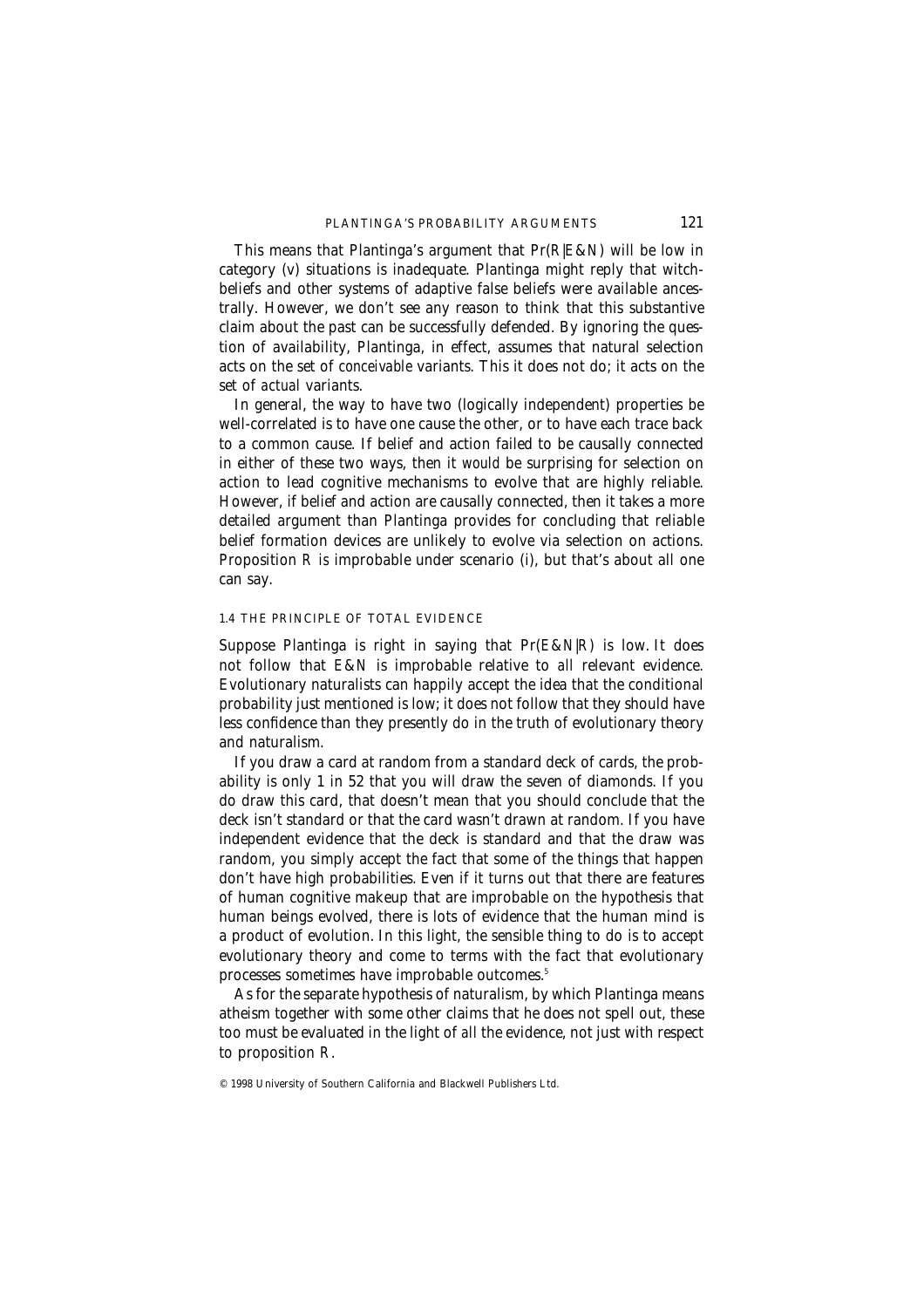## 1.5 A CONTRADICTION AND TWO WAYS OUT

We have mentioned that Plantinga thinks Pr(*R*) is close to 1, Pr(*R*|*E*&*N*) is low, Pr(*R*|*TT* ) is high, and that Pr(*E*&*N*) and Pr(*TT* ) are "comparable." Plantinga's preliminary argument also includes the assumption that *N* and *TT* are the only two "significant alternatives" (p. 228).

If the claim that Pr(*E*&*N*) and Pr(*TT* ) are "comparable" means that their values are not far apart, and if the claim that *E*&*N* and *TT* are the only two "significant alternatives" means that they are the only possibilities that have non-negligible prior probabilities, then this set of probability claims is contradictory. To see why, let's expand Pr(*R*):

 $Pr(R) = Pr(R | E \& N) \cdot Pr(E \& N) + Pr(R | TT) \cdot Pr(TT).$ 

If *E*&*N* and *TT* are exhaustive, then Plantinga's claim that they have "comparable" priors means that they are each close to 0.5. Substituting this and the other values that Plantinga assigns to the component expressions, we obtain

 $1 \approx (low) \cdot (0.5) + (high) \cdot (0.5).$ 

This is impossible – a contradiction of the axioms of probability.

There are a couple of ways out of this difficulty. One is to retain all the probability assignments, but deny that *E*&*N* and *TT* exhaust the significant alternatives. If a third possibility, theory  $X$ , is countenanced, then Pr(*R*) expands to

$$
Pr(R) = Pr(R | E \& N) \cdot Pr(E \& N) + Pr(R | TT) \cdot Pr(TT) + Pr(R | X) \cdot Pr(X).
$$

If  $Pr(R) \oplus 1$ ,  $Pr(E\&N)$  and  $Pr(TT)$  are about the same, and  $Pr(R|E\&N)$ is low, then Plantinga must assign Pr(*E*&*N*) and Pr(*TT* ) negligible probabilities, so that  $Pr(X)$  is close to 1. He also must assign  $Pr(R|X)$  a value close to unity. This revision in Plantinga's argument thus requires the existence of an alternative to traditional theism that is vastly more probable *a priori*, and which entails that proposition *R* is very probable indeed. The effect of these assignments is to make  $Pr(E\&N|R)$  and  $Pr(TT|R)$  low and  $Pr(X|R)$  high. If a low value for  $Pr(E\&NR)$  suffices to reject evolutionary naturalism, then one should reject traditional theism as well. This revision of his argument indicates that the most acceptable alternative is theory *X*.

Another way to avoid contradiction is to reinterpret what it means for Pr(*E*&*N*) and Pr(*TT* ) to be "comparable." Plantinga has suggested to us (personal communication) that this should be taken to mean that the agent doesn't believe that the two theories have very different probabilities. For

<sup>© 1998</sup> University of Southern California and Blackwell Publishers Ltd.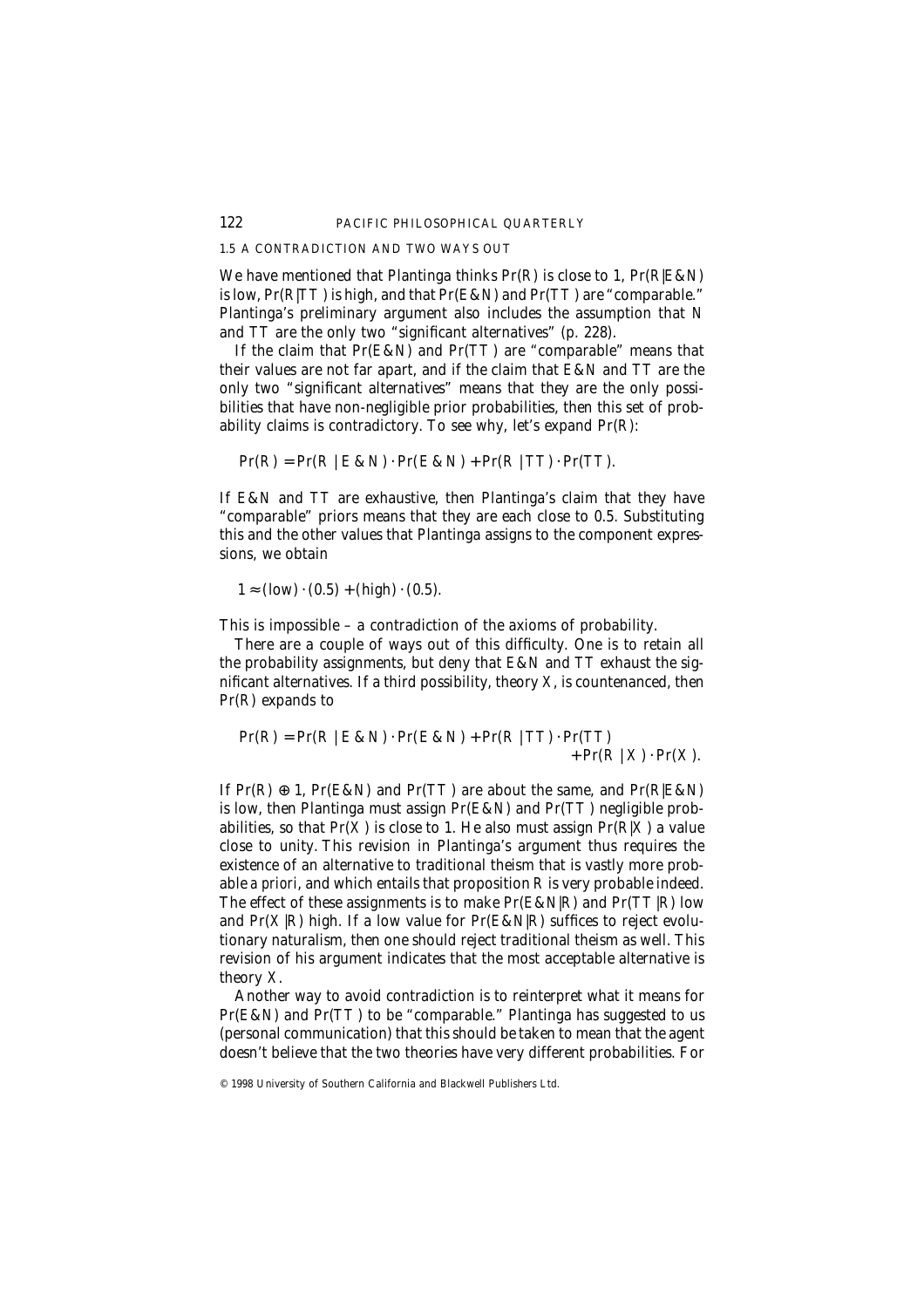example, suppose that the agent places *E*&*N* and *TT* in the same wide interval of probabilities (say, between 0.05 and 0.95) and isn't able to be more specific than this.

Plantinga's various claims can be rendered consistent by this revision. To see why, let's return to the expansion of  $Pr(R)$  and see what happens when we let Pr(*E*&*N*) and Pr(*TT*) be unknown, save for the fact that each must fall between 0.05 and 0.95:

$$
Pr(R) = Pr(R | E& N) \cdot Pr(E& N) + Pr(R | TT) \cdot Pr(TT)
$$
  
1 \approx (low) \cdot (?) + (high) \cdot (?)

The insertion of question marks insures that no contradiction arises. However, values for the question mark quantities are not left open; Pr(*E*&*N*) must be very close to zero and Pr(*TT*) must be very close to unity. The argument is now consistent, but is entirely deprived of its probative force. Consistency (and the revised interpretation of what "comparable" means) require the assumption that traditional theism is virtually certain *a priori*, and that evolutionary naturalism is almost certainly false, again *a priori*. Those not already convinced before proposition *R* is considered that traditional theism is vastly more probable than evolutionary naturalism will reject the argument at the outset. In addition, this revision of Plantinga's preliminary argument undermines its original motivation. Plantinga's thought was to develop what he calls "Darwin's doubt" – that Pr(*R*|*E*&*N*) is low. However, once Pr(*R*) is set close to 1, and Pr(*E*&*N*) is assumed to be small, it *automatically* follows that Pr(*E*&*N*|*R*) is still smaller, no matter what value Pr(*R*|*E*&*N*) happens to have.

# *2. Plantinga's Main Argument Against* **E&N**

The argument just described is preliminary to the main event, in which Plantinga (pp. 234–35) argues that *E*&*N* is self-defeating. The main argument doesn't aim to show that the conjunction *E*&*N* is probably false (or that *E*&*N* is less probable than *TT*), but that people shouldn't believe *E*&*N*:

- 1. Pr(*R*|*E*&*N*) is low or its value is inscrutable.
- 2. Therefore, *E*&*N* is a defeater of *R* if you believe *E*&*N*, then you should withhold assent from *R*.
- 3. If you should withhold assent from *R*, then you should withhold assent from anything else you believe.
- 4. If you believe *E*&*N*, then you should withhold assent from *E*&*N* (*E*&*N* is self-defeating).

<sup>∴</sup> You should not believe *E*&*N*.

<sup>© 1998</sup> University of Southern California and Blackwell Publishers Ltd.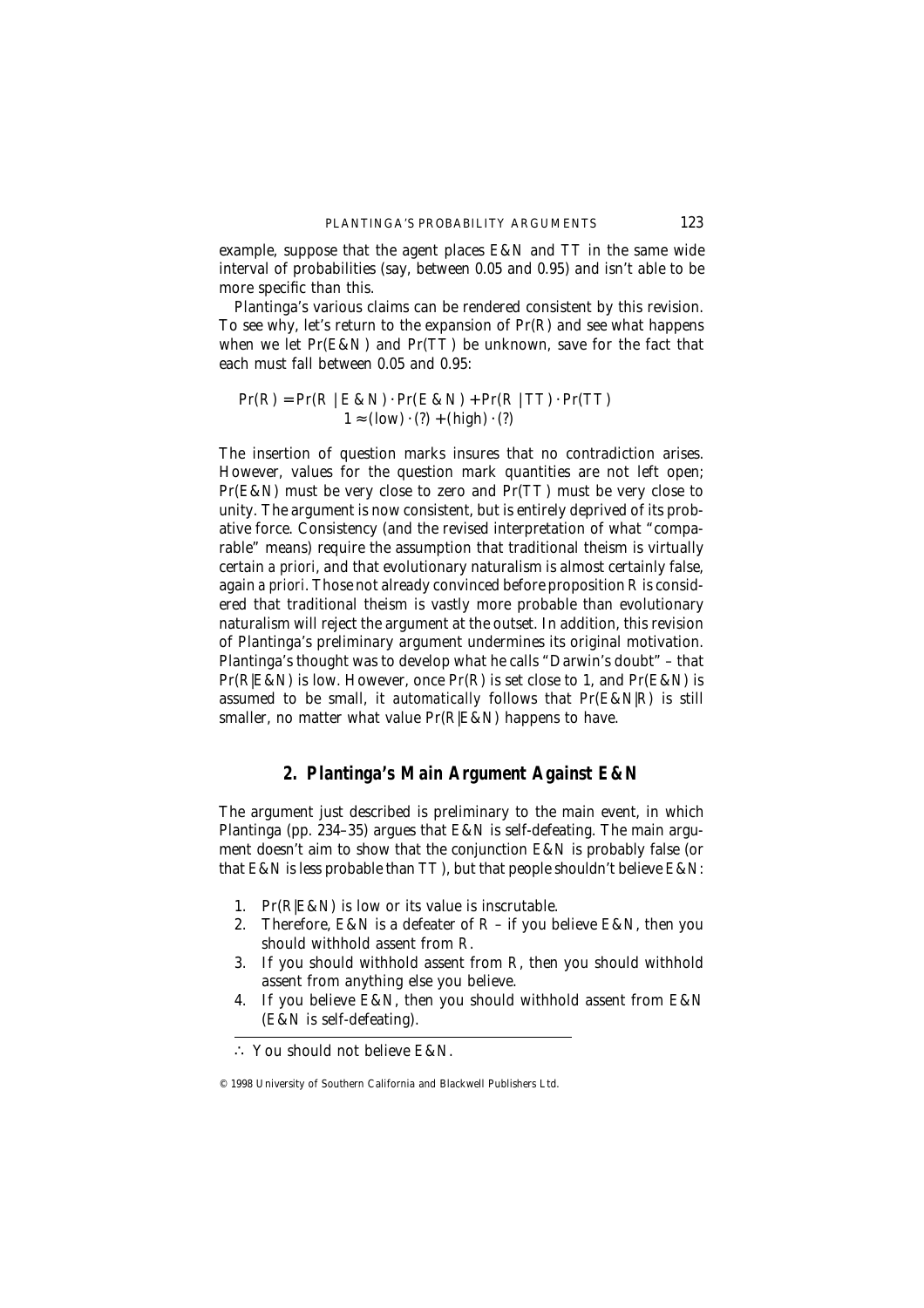Plantinga goes further, in both the book and the manuscript. He argues that naturalism by itself is self-defeating. In the book, he says that "if naturalism is true, then, surely so is evolution" (p. 236). In the manuscript, he says that Pr(*E*|*N*) is high (p. 11). Neither of these claims is right. Recall that proposition *E* adverts to the mechanisms described in *contemporary* evolutionary theory. If that theory were found wanting, it would not entail the falsehood of naturalism; naturalists could quite consistently cast about for a better scientific theory. In the manuscript Plantinga makes the point that  $E$  is "the only game in town" for a naturalist; this may or may not be true (now), but that hardly shows that naturalism on its own makes 1990's evolutionary theory probable.

## 2.1 PROBLEMS THAT THE MAIN ARGUMENT INHERITS FROM THE PRELIMINARY ARGUMENT

We have already discussed why we are unconvinced by Plantinga's argument that Pr(*R*|*E*&*N*) is low. We also argued that even if Pr(*E*&*N*|*R*) were low, that would not entail that *R* suffices to reject *E*&*N*. The symmetrical point that pertains to the main argument is that even if Pr(*R*|*E*&*N*) were low, that would not oblige people who believe *E*&*N* to withhold belief from *R*. After all, people who believe *E*&*N* might have other reasons for believing *R*. For example, they might argue that *R* is a basic proposition that does not need theoretical support, or that *R* derives its epistemic credentials from something other than the thesis of evolutionary naturalism.

The same point holds if you don't know what value to assign to Pr(*R*|*E*&*N*). People who believe *E*&*N* should not regard the fact that this probability is "inscrutable" to them as a reason to reject *R*. We suspect that many people who are well acquainted with the theory of special relativity and who think that birds fly still don't know what value to assign to Pr(Special relativity|birds fly), especially if probability has to be an objective quantity; however, that doesn't show that they should withhold belief in special relativity. The Principle of Indifference is flawed because it claims to obtain probabilities from ignorance; the start of Plantinga's main argument makes the complementary mistake of holding that ignorance of probabilities is a guide to belief.

In the light of these points, consider the following passage from *Warrant and Proper Function* (p. 229, emphasis added) in which Plantinga justifies the first step of the main argument:

Someone who accepts *E*&*N* and also believes that the proper attitude toward Pr(*R*|*E*&*N*) is one of agnosticism [or, one of low degree of belief] clearly enough has good reason for being agnostic about [or, having a low degree of belief with respect to] *R* as well. *She has no other information about R . . . but the source of information she does have gives her no reason to believe R and no reason to disbelieve it.*

© 1998 University of Southern California and Blackwell Publishers Ltd.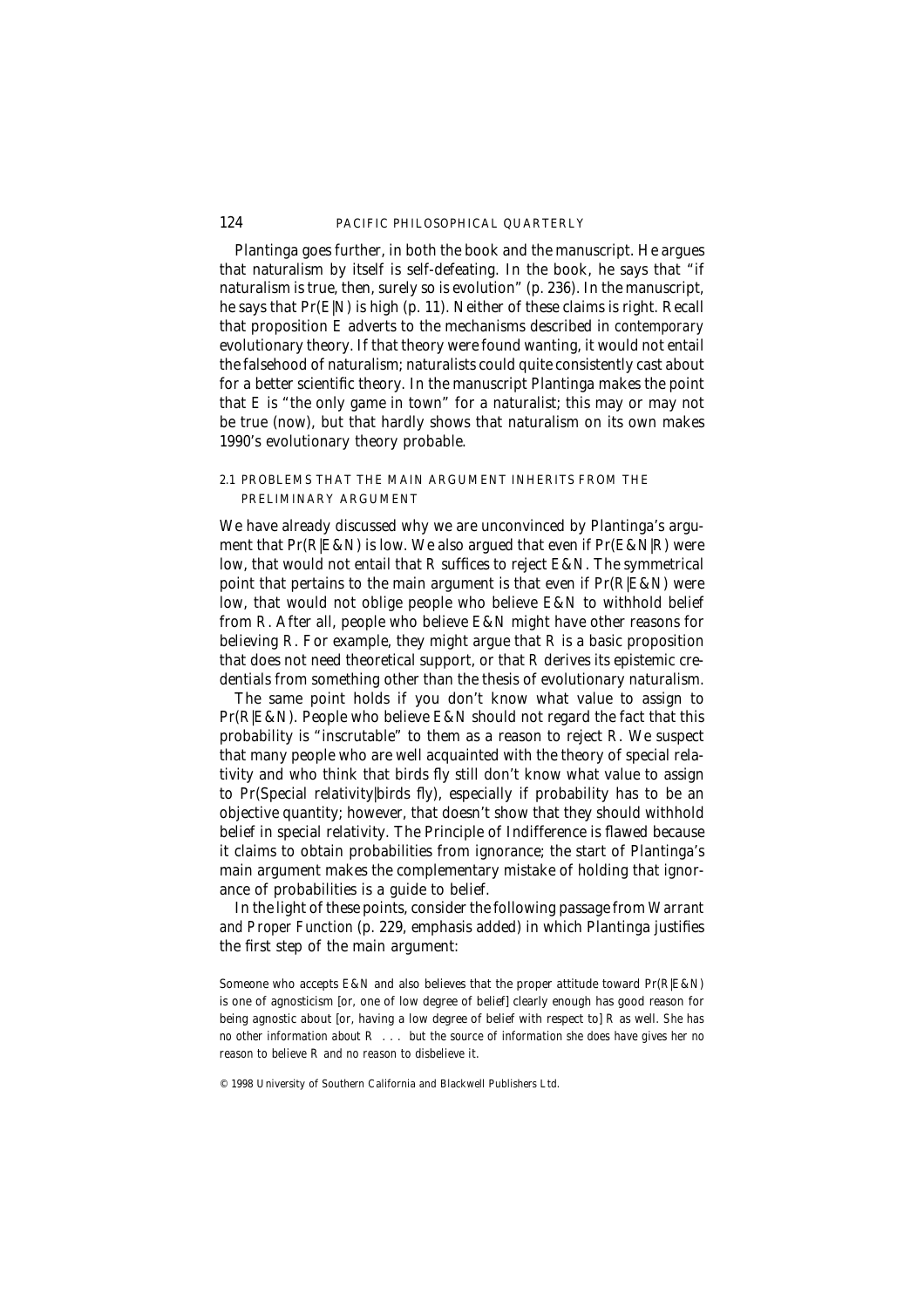Notice that Plantinga assumes that evolutionary naturalists have no basis for deciding what to think about *R*, other than the proposition *E*&*N* itself. This crucial assumption is never defended in either *Warrant and Proper Function* or "Naturalism Defeated."

## 2.2 WHAT DEFEATING *R* MEANS

In the second step of the main argument, Plantinga says that *E*&*N*'s defeat of *R* means that evolutionary naturalists should withhold assent from anything else they believe – for example, from *E*&*N* itself. This goes beyond what the defeat of proposition *R* really entails. Proposition *R* says that "the great bulk" of the beliefs we have are true (Plantinga 1994, p. 2). If evolutionary naturalists should withhold assent from *R*, this does *not* mean that they should withhold assent from most of what they believe, much less from everything they believe. Even if *E*&*N* defeats the claim that "at least 90% of our beliefs are true," it does not follow that *E*&*N* also defeats the more modest claim that "at least 50% of our beliefs are true." Plantinga must show that *E*&*N* not only defeats *R*, but also defeats the claim that "at least a non-negligible minority of our beliefs are true."

# 2.3 CONDITIONAL PROBABILITY AND DEFEAT

Although, like a number of other commentators, we have interpreted the main argument of *Warrant and Proper Function* as asserting that a low value for Pr(*R*|*E*&*N*) suffices for *E*&*N* to defeat *R*, Plantinga (1994) denies that this is what he meant and tries to develop an account of defeat that clarifies how the argument is supposed to go. However, Plantinga still spends time arguing in this later manuscript that Pr(*R*|*E*&*N*) is low or inscrutable, so he presumably still holds that the value of this probability is relevant to establishing that *E*&*N* defeats *R*.

Plantinga develops three principles that he thinks govern the defeat relation. Although he explains why he thinks these principles are correct, he never explains how they are relevant to establishing that *E*&*N* defeats *R*. In fact, their logical form renders them incapable of closing the gap between premisses 1 and 2. The first and third principles assert *sufficient* conditions for *X* 's *not* defeating Y. The second states a *necessary* condition for *X* 's defeating *Y*.

In addition, Plantinga's "First Principle of Defeat" apparently helps establish that *E*&*N* is *not* a defeater of *R*. Substituting *R* and *E*&*N* for *A* and *B* in this principle yields

If *S* rationally believes that the warrant that *E*&*N* has for him is derivative from the warrant that *R* has for him, then *E*&*N* is not a defeater, for him, of *R*.

<sup>© 1998</sup> University of Southern California and Blackwell Publishers Ltd.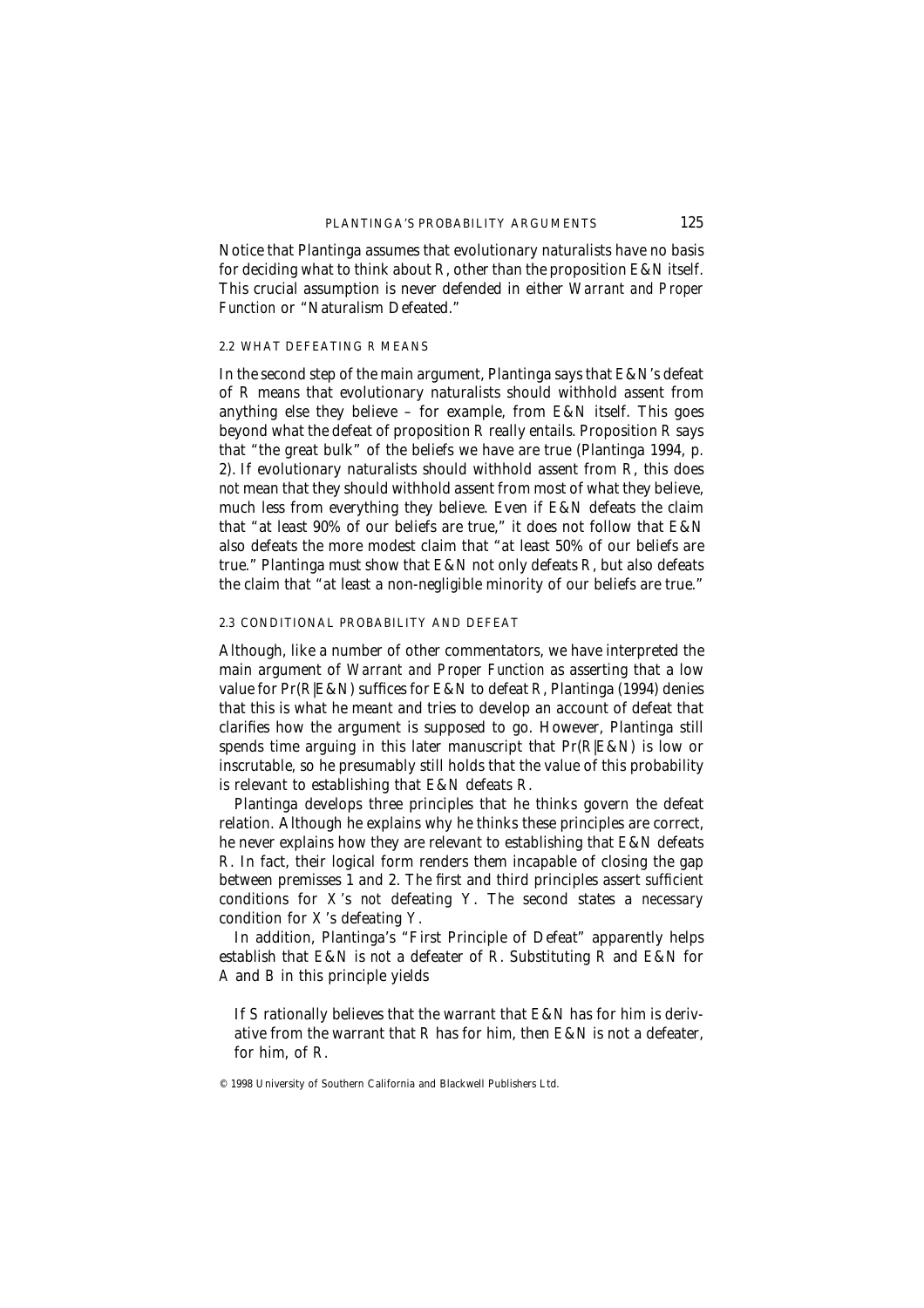We suspect that many evolutionary naturalists rationally believe that their warrant for believing *E*&*N* depends on their being warranted in believing that their cognitive faculties are highly reliable. $6$ 

Not only is a low value for  $Pr(X|Y)$  not *sufficient* for *Y*'s defeating *X*; it also is not *necessary*, if defeaterhood is to ground the idea of *self*-defeat. The reason is that  $Pr(Y|Y) = 1$ , for all *Y*. And as difficult as it is to connect low probability to defeaterhood, it seems even harder to see why the inscrutability of  $Pr(X|Y)$  should help establish that *Y* defeats *X*.

In the preliminary argument, Plantinga assigns to Pr(*R*) a value close to unity because he believes *R* to be true. In the main argument as formulated in *Warrant and Proper Function*, he gives the impression that he thinks evolutionary naturalists should withhold belief in *R* because *E*&*N* fails to confer a sufficiently high probability on *R*. These are two ways of expressing the same sentiment: *high probability is necessary for rational belief*. However, the more recent manuscript "Naturalism Defeated" repudiates the idea that there is any such simple relation between probability and acceptance.

What Plantinga is coming up against here is a close relative of the phenomenon that Kyburg's (1961) lottery paradox made vivid. Suppose there are 10,000 tickets in a fair lottery; one ticket will win and each has the same chance of winning. Suppose you adopt the following criterion for belief – you accept a proposition if you think it has a high probability. If so, you will accept each proposition of the form "ticket *i* won't win." However, the conjunction of these contradicts the starting assumption that the lottery is fair. Therefore, high probability is not sufficient for rational belief. A similar counterexample can be constructed to show that high probability is also not *necessary* for rational belief. Consider any *n* propositions  $P_1, \ldots, P_n$  such that (*i*) you accept each of the  $P_i$ , and (*ii*) each of the  $P_i$  is very highly probable. The conjunction  $P_1 \& \cdots \& P_n$  may turn-out to be quite *im*probable (see section 1.1 for a salient example of this probabilistic phenomenon). Nonetheless, it apparently would be rational for you to accept the conjunction  $P_1 \& \cdots \& P_n$ . Hence, high probability is not necessary for rational belief (see, also, Maher 1993, section 6.2.4). Philosophers of probability have extracted from these paradoxes one of two lessons – either the concepts of acceptance and rejection are suspect, or they are more subtly related to the concept of probability than the threshold criterion just described.

This connection with the lottery paradox suggests that the task of repairing the main argument is formidable. That argument begins with claims about probability, moves to claims about defeat, and then concludes with a claim about self-defeat. Each step along the way requires principles quite different from the ones that Plantinga has so far described. Whether plausible principles exist that forge the requisite connections we leave to the reader to conjecture.

<sup>© 1998</sup> University of Southern California and Blackwell Publishers Ltd.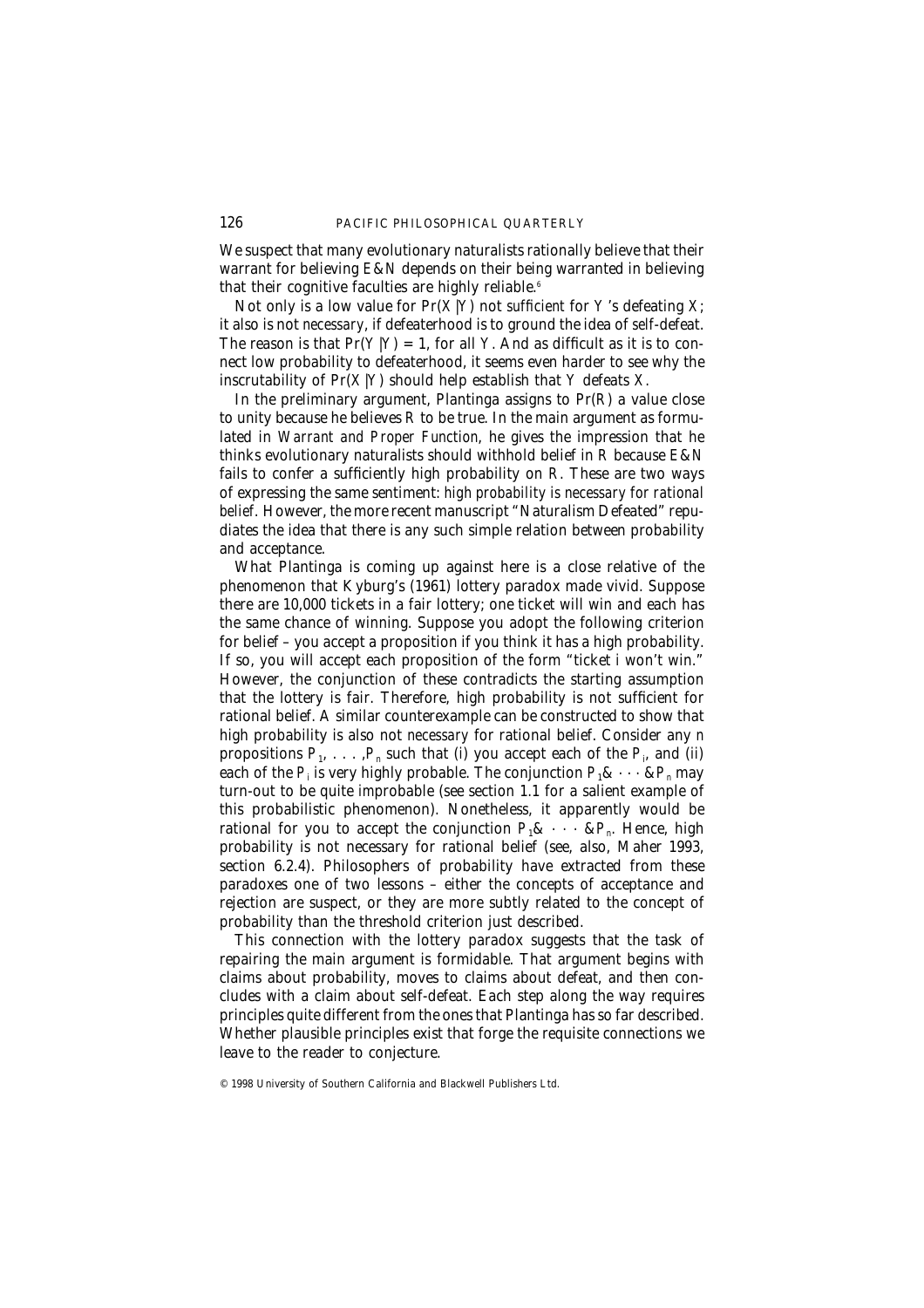# *3. A Question for Evolutionism*

Although Plantinga's arguments don't work, he has raised a question that needs to be answered by people who believe evolutionary theory and who also believe that this theory says that our cognitive abilities are in various ways imperfect. Evolutionary theory does say that a device that is reliable in the environment in which it evolved may be highly unreliable when used in a novel environment. It is perfectly possible that our mental machinery should work well on simple perceptual tasks, but be much less reliable when applied to theoretical matters. We hasten to add that this is *possible*, not *inevitable*. It may be that the cognitive procedures that work well in one domain *also* work well in another; *modus ponens* may be useful for avoiding tigers *and* for doing quantum physics.

Anyhow, if evolutionary theory does say that our ability to theorize about the world is apt to be rather unreliable, how are evolutionists to apply this point to their own theoretical beliefs, including their belief in evolution? One lesson that should be extracted is a certain humility – an admission of fallibility. This will not be news to evolutionists who have absorbed the fact that science in general is a fallible enterprise. Evolutionary theory just provides an important part of the explanation of why our reasoning about theoretical matters is fallible.

Far from showing that evolutionary theory is self-defeating, this consideration should lead those who believe the theory to admit that the best they can do in theorizing is to do the best they can. We are stuck with the cognitive equipment that we have. We should try to be as scrupulous and circumspect about how we use this equipment as we can. When we claim that evolutionary theory is a very well confirmed theory, we are judging this theory by using the fallible cognitive resources we have at our disposal. We can do no other.

Plantinga suggests that evolutionary naturalism is self-defeating, but that traditional theism is not. However, what is true is that neither position has an answer to hyperbolic doubt. Evolutionists have no way to justify the theory they believe other than by critically assessing the evidence that has been amassed and employing rules of inference that seem on reflection to be sound. If someone challenges all the observations and rules of inference that are used in science and in everyday life, demanding that they be justified from the ground up, the challenge cannot be met. A similar problem arises for theists who think that their confidence in the reliability of their own reasoning powers is shored up by the fact that the human mind was designed by a God who is no deceiver. The theist, like the evolutionary naturalist, is unable to construct a non-question-begging argument that refutes global skepticism.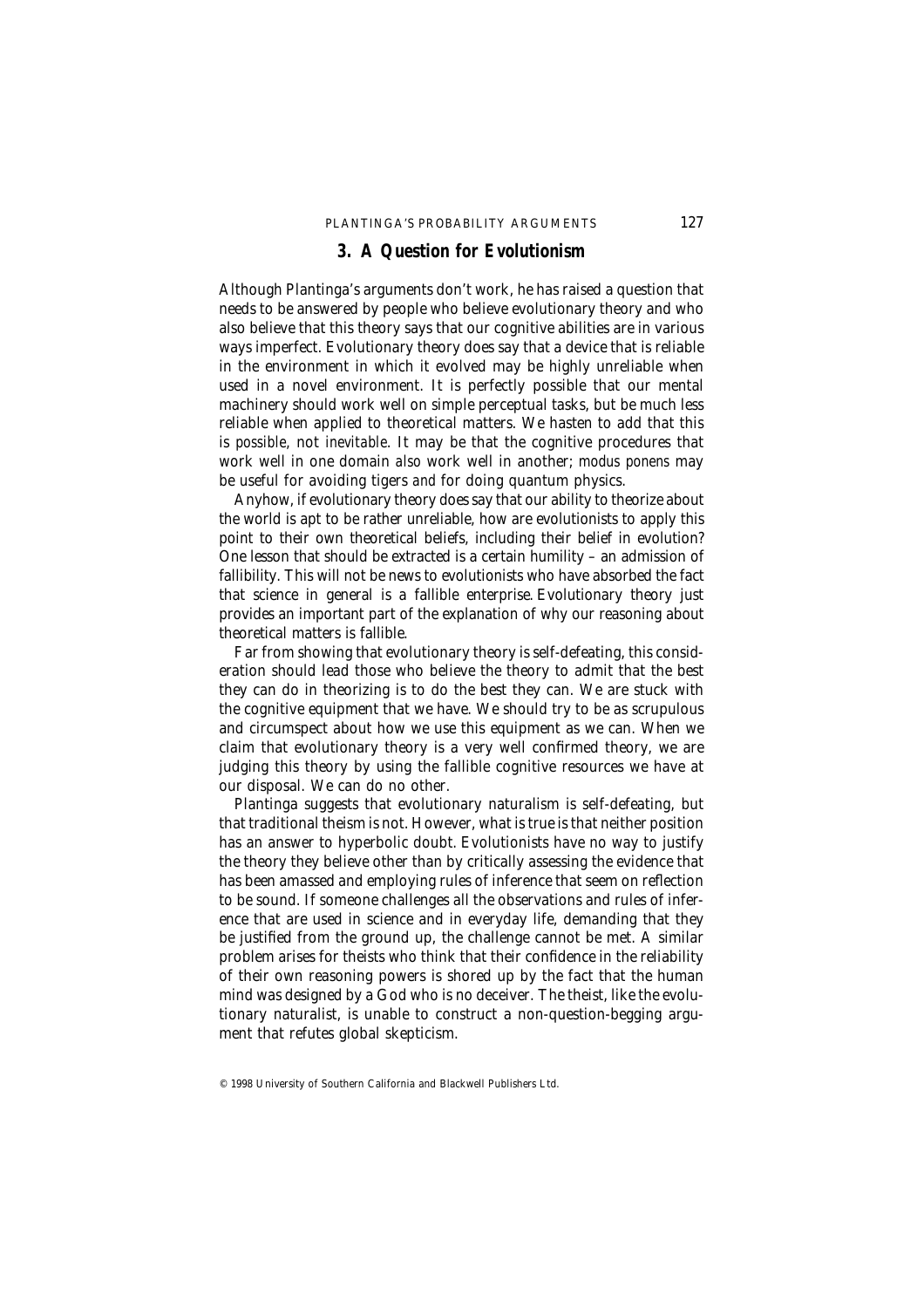#### Philosophy Department, University of Wisconsin–Madison

#### **NOTES**

\*Gordon Barnes, Matt Davidson, Ellery Eells, Malcolm Forster, Patrick Maher, Ernan McMullin, Alvin Plantinga, and Dennis Stampe provided valuable criticisms and suggestions. We are grateful to them for their help.

<sup>1</sup> All page references are to *Warrant and Proper Function* (*viz.*, Plantinga, 1993), unless otherwise noted.

 $2\mu$  An even better strategy would be to associate a characteristic degree of sensitivity with a mental faculty in a given environmental setting. Roughly speaking, sensitivity is a worldto-head relation, measured by the probability that the agent will believe *p*, conditional on *p*'s being true. In contrast, reliability is a head-to-world relation, measured by the probability that *p* will be true, conditional on the agent's believing *p*. Sensitivity tends to be a more stable property of measurement devices than reliability. See Sober (1994, essays 3 and 12) for discussion.

<sup>3</sup> Here we go along with Plantinga's usage of the term "traditional theism," according to which this doctrine makes different observational predictions than evolutionary naturalism. However, there is room to argue whether this way of seeing matters is the only one that is available from various religious traditions (McMullin 1993). Plantinga understands traditional theism to be the idea, not just that God sets evolutionary processes in motion (where these are understood in terms of the best theories that science now provides), but that he occasionally intervenes in them to insure certain outcomes. The idea that God does the former, but not the latter, confers on proposition *R* precisely the same probability that evolutionary theory by itself confers on *R*. This can be seen more clearly by considering the accompanying Figure.



**Figure 1:** The possible relationships between *G*, *E*, and *O*.

If evolutionary processes (E) "screen off" God's activity (G) from what we can observe  $(O)$ , then  $Pr(OE& G) = Pr(OE&not-G)$ . Plantinga thinks this equality is false; he holds that atheistic evolutionism confers on the observations (specifically, on proposition *R*) a probability different from the one provided by theistic evolutionism. This means that Plantinga is thinking of God as not simply acting *through* natural evolutionary processes, but as affecting the world by a separate, "miraculous" pathway.

<sup>4</sup> In discussing "Darwin's doubt," Plantinga (1994, p. 4) quotes with approval a point made by Churchland (1987, p. 548) to the effect that natural selection "cares" only about how adaptive the behaviors are that a set of beliefs causes; it does not care, in addition, whether those beliefs are true. Plantinga interprets this to mean that true beliefs are no more likely to evolve than false ones, but a probabilistic representation of Churchland's point (which is about *conditional independence*) shows that this does not follow. Churchland's point is that

Pr(Belief set *B* evolves | *B* produces adaptive behaviors & *B* is true)

 $=$  Pr (Belief set *B* evolves | *B* produces adaptive behaviours & *B* is false).

© 1998 University of Southern California and Blackwell Publishers Ltd.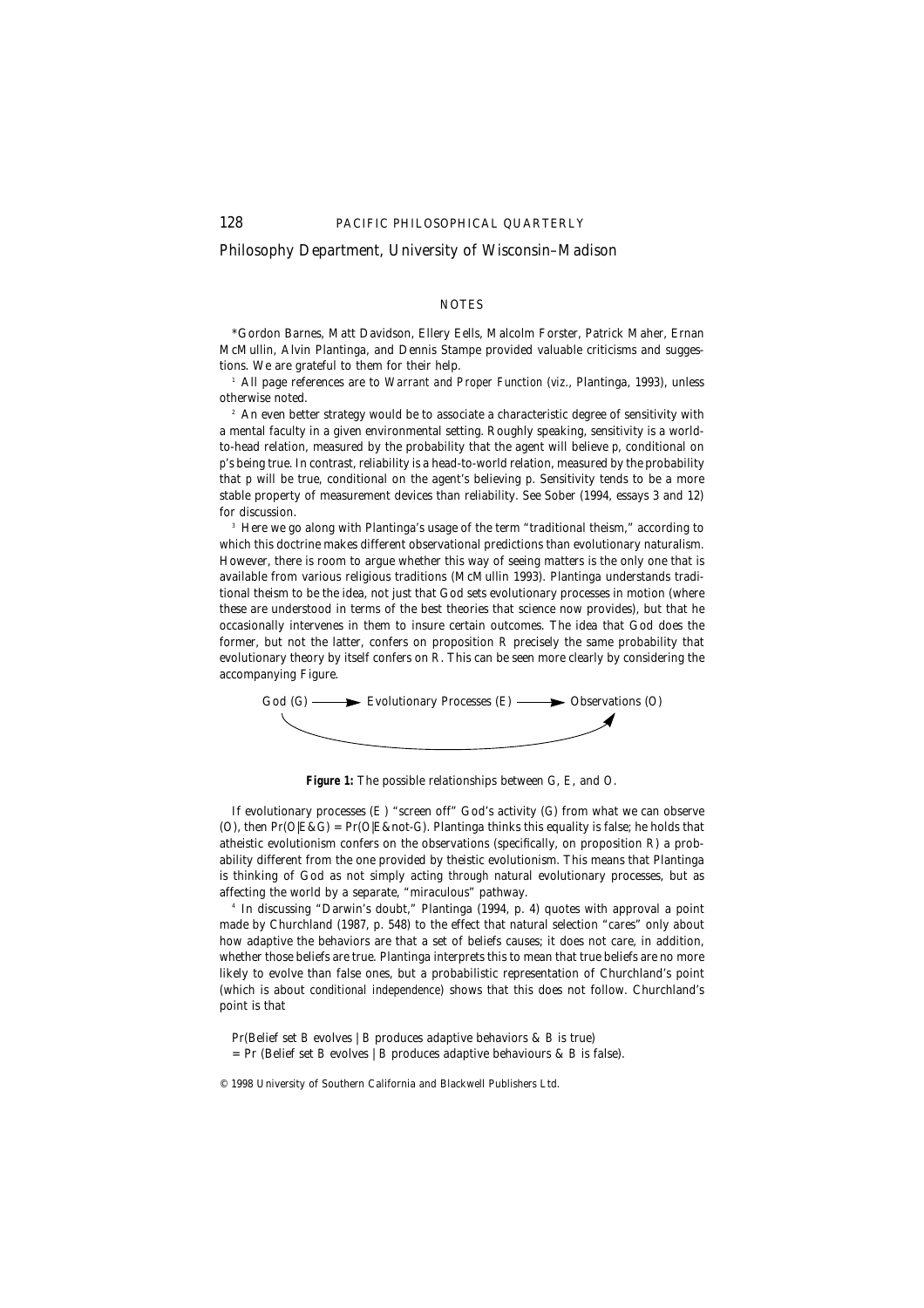However, from this it does not follow that

Pr(Belief set *B* evolves  $|B|$  is true) = Pr(Belief set *B* evolves  $|B|$  is false).

In just the same way, although it is true that

Pr(it will rain tomorrow  $\vert$  a storm is approaching & the barometer reading is low)  $= Pr(it will rain tomorrow | a storm is approaching & the barometer reading is high),$ 

it does not follow that

Pr(it will rain tomorrow | the barometer reading is low)

 $= Pr(it will rain tomorrow | the barometer reading is high).$ 

<sup>5</sup> The point we are making here accords with what Plantinga (1994) calls "the perspiration objection," which he attributes to "Wykstra, DePaul, and others." Although Plantinga discusses how the objection should be formulated, he does not, as far as we can see, provide an answer to it.

<sup>6</sup> Of course, one can't deduce *E*&*N* from *R* alone. But, evolutionary naturalists might reasonably maintain that *R* is one of several premises which underwrite their non-deductive inferences concerning the plausibility of *E*&*N*. It is worth pointing out that Plantinga himself makes use of this kind of non-deductive "warrant derivation." On page 39 of "Naturalism Defeated," he says, in the context of discussing an objection to his argument, that the warrant that *P* has for you (where *P* is such that Pr[*R*|*N*&*E*&*P*] is high, but *P* is *logically independent* of *R*) is " . . . derivative from the warrant *R* has for you ... it is hard to see what other source [of warrant] there could be [for *P*]." We see no reason why it would be irrational for evolutionary naturalists to say the same thing about the warrant that *E*&*N* has for them.

## **REFERENCES**

Churchland, P. "Epistemology in the Age of Neuroscience," *Journal of Philosophy LXXXIV*, 1987, pp. 544–53.

Fodor, J. "Is Science Biologically Possible?," unpublished (1997) manuscript of the 1998 Benjamin Lecture at the University of Missouri.

Kahnemann, D., P. Slovic and A. Tversky (eds) *Judgment Under Uncertainty: Heuristics and Biases* (Cambridge: Cambridge University Press, 1982).

Kyburg, H. *Probability and the Logic of Rational Belief* (Wesleyan University Press, 1961).

Maher, P. *Betting on Theories* (Cambridge: Cambridge University Press, 1993).

McMullin, E. "Evolution and Special Creation," *Zygon 28*, 1993, pp. 299–335.

Plantinga, A. *Warrant and Proper Function* (Oxford, Oxford University Press, 1993).

Plantinga, A. "Naturalism Defeated," unpublished manuscript (1994).

Sober, E. *Philosophy of Biology* (Westview Press, 1993).

Sober, E. *From a Biological Point of View* (Cambridge: Cambridge University Press, 1994).